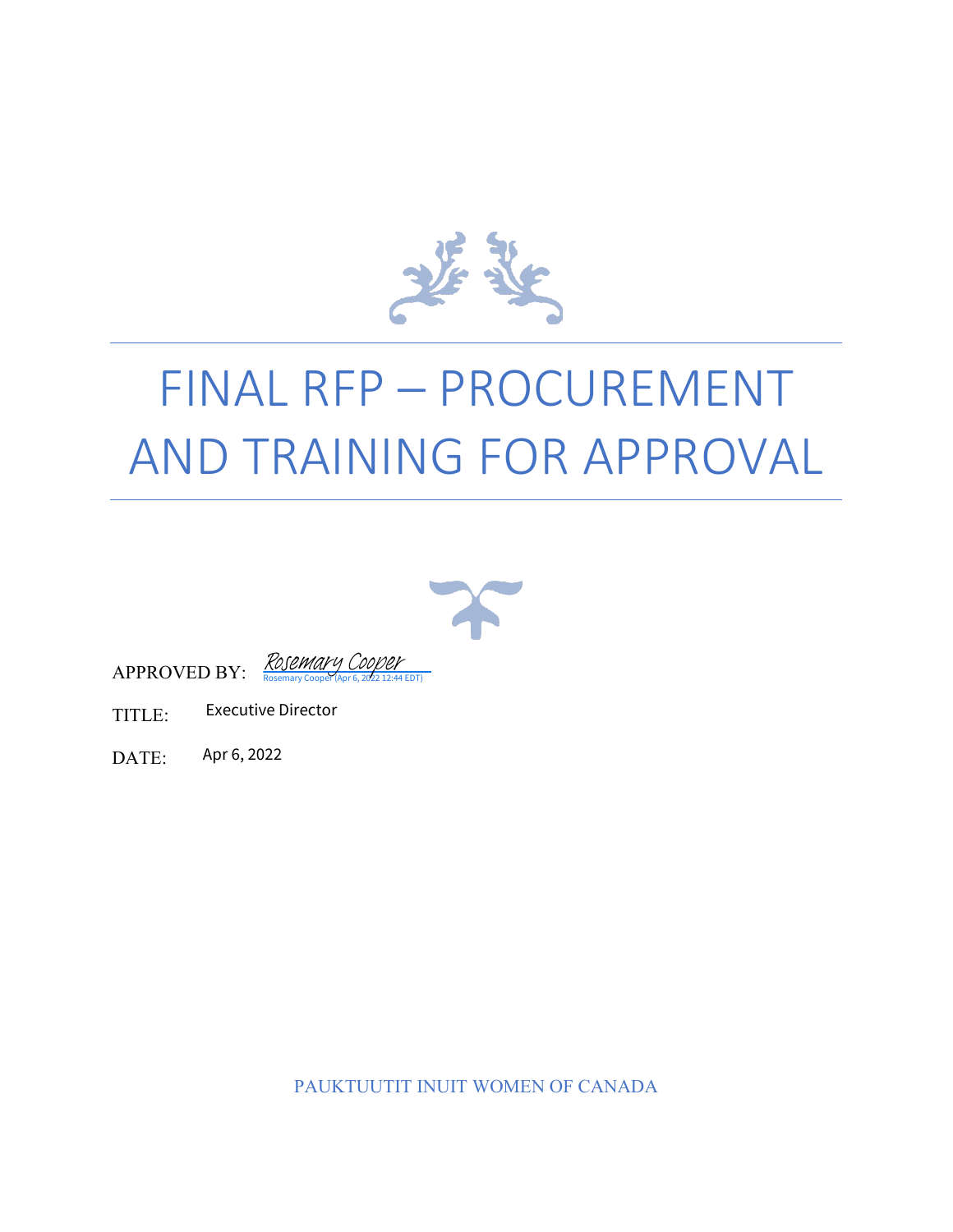

Request for Proposals

#### **Enhancing Inuit Women's Economic Development**

Gender-Based Analysis Research of Procurement Processes and Training Development

Issuing Office:

Pauktuutit Inuit Women of Canada 510 – 1 Nicholas St. Ottawa, ON K1N 7B7 T: 613-238-3977 F: 613-238-1787 [www.pauktuutit.ca](http://www.pauktuutit.ca/)

Deadline for submissions: May 6, 2022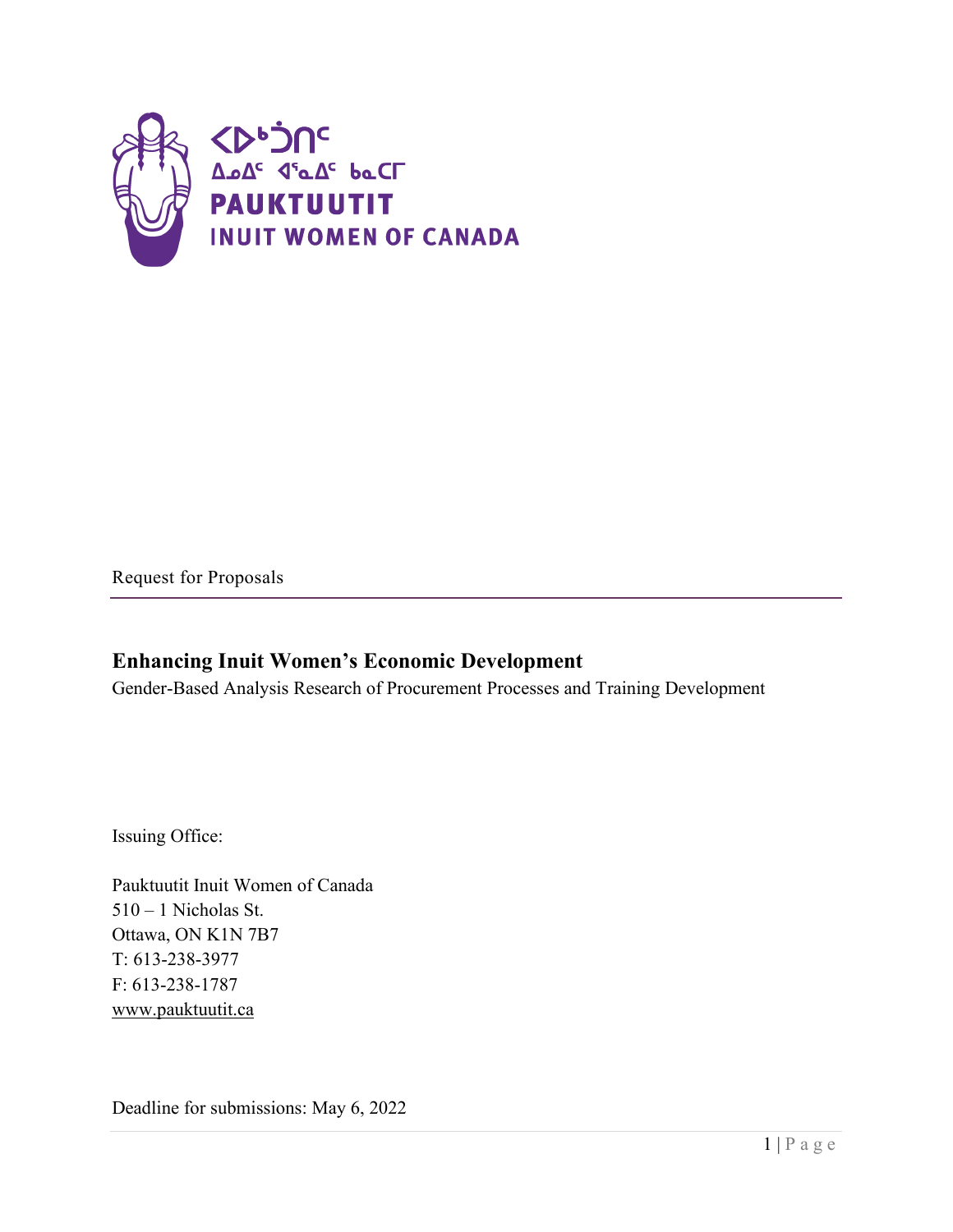#### **Table of Contents**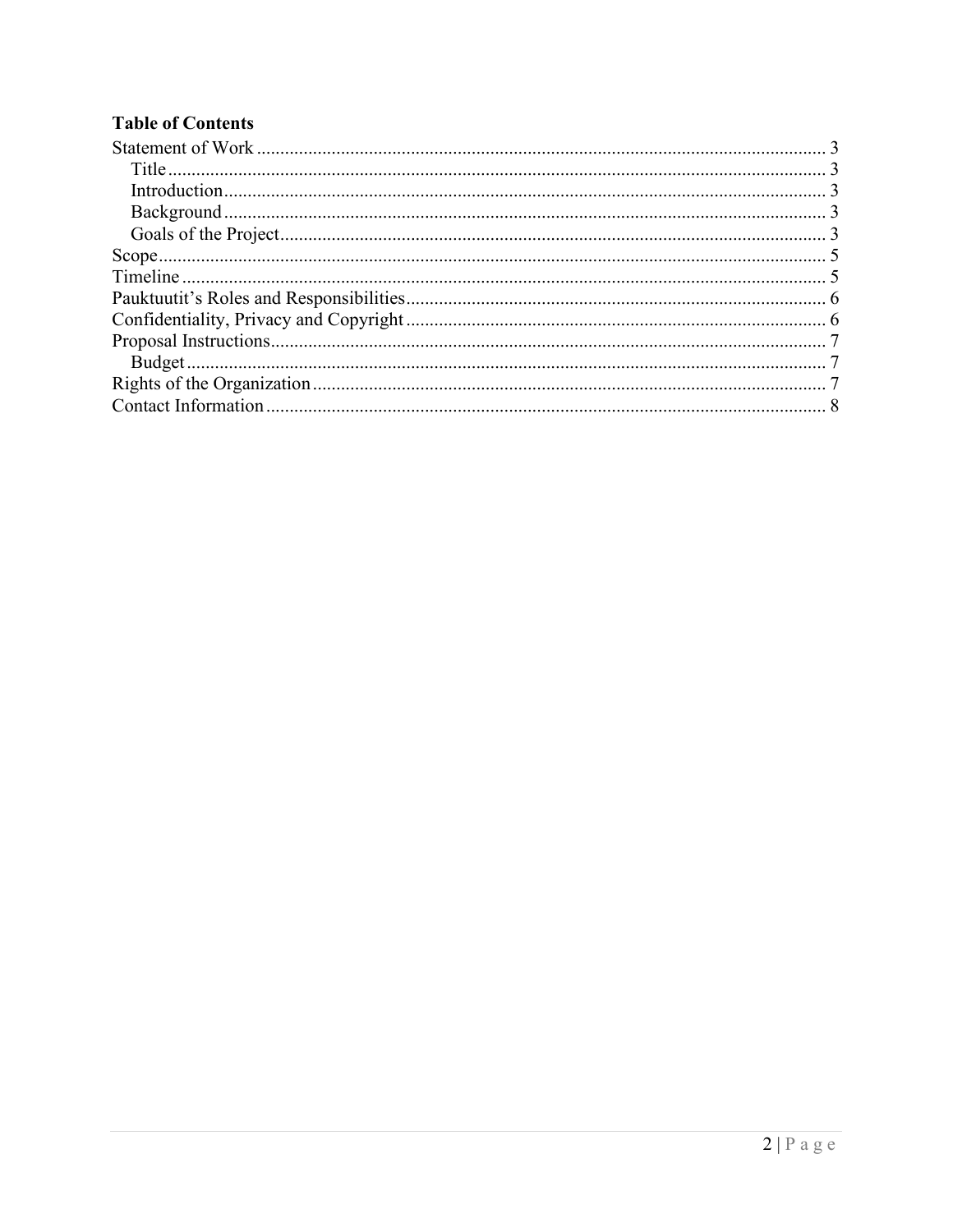#### <span id="page-3-5"></span><span id="page-3-0"></span>**Statement of Work**

#### <span id="page-3-1"></span>**Title**

Gender-Based Analysis Research of Procurement Processes and Training Development

#### <span id="page-3-2"></span>**Introduction**

There are currently over 65,000 Inuit in Canada. They are the fastest growing population in Canada, with 51 Inuit communities across the Arctic and almost 30% of Inuit living in urban centres.

Inuit in Canada consistently experience lower economic participation levels than the national average. In 2012, the national average unemployment rate was approximately 7.3%, while for Inuit the average was more than double at 16%. The unemployment rate for Inuit women in 2012 across Inuit Nunangat was 16.2%, compared with a rate of 23.5% for Inuit men, while Inuit women are more likely to be employed or self-employed. The labour market reflects a participation rate of 60% for Inuit women in Inuit Nunangat. To develop programs and services targeted to support Inuit women, a greater understanding of gendered needs, challenges and gaps across the Inuit Nunangat is required.

#### <span id="page-3-3"></span>**Background**

<span id="page-3-4"></span>*Enhancing Inuit Women's Economic Development* is a five-year project striving to develop resources, supports and research which support the economic well-being of Inuit women across Canada. This project will serve to further develop existing operations and resources of the Inuit Women in Business Network (IWBN), be available in both languages, English and Inuktut, and made available across Inuit Nunangat and the rest of Canada. The project will also provide strategic direction on the organization's broad economic development activities directly from Inuit women. This approach will facilitate sharing promising practices and identify pertinent economic development priorities as they relate to Inuit women, while developing corresponding strategies.

#### **Goals of the Project**

The project activities will sustain and enhance existing networking and mentorship initiatives besides supporting Inuit women's entrepreneurship, a group which has historically been underrepresented in the Canadian economy.

By undertaking a comprehensive consultation and engagement process in collaboration with Inuit businesswomen and relevant partners, such as regional economic development organizations, the project will establish the needs and priorities of Inuit women for their economic advancement and participation in the labour force, while building the partnerships vital to encourage economic development. This project will promote a greater understanding of the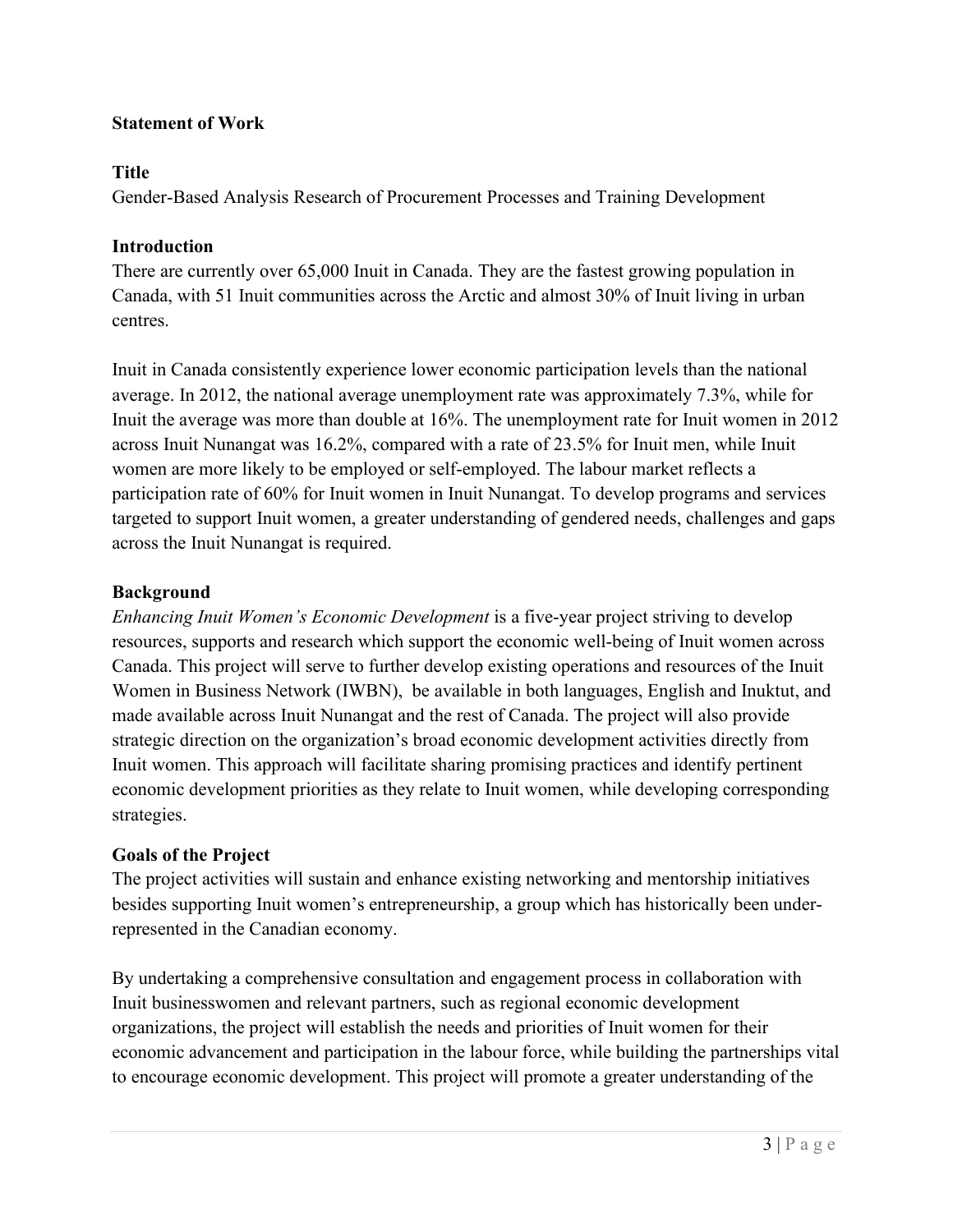unique priorities, needs and challenges faced by Inuit women across Canada to reduce the barriers to their participation in the economy.

The long-term objectives of this project are:

- To establish the needs and priorities for Inuit women's economic development.
- To help close services gaps; and,
- To strengthen the capacity of Inuit businesswomen within the entrepreneurship ecosystem.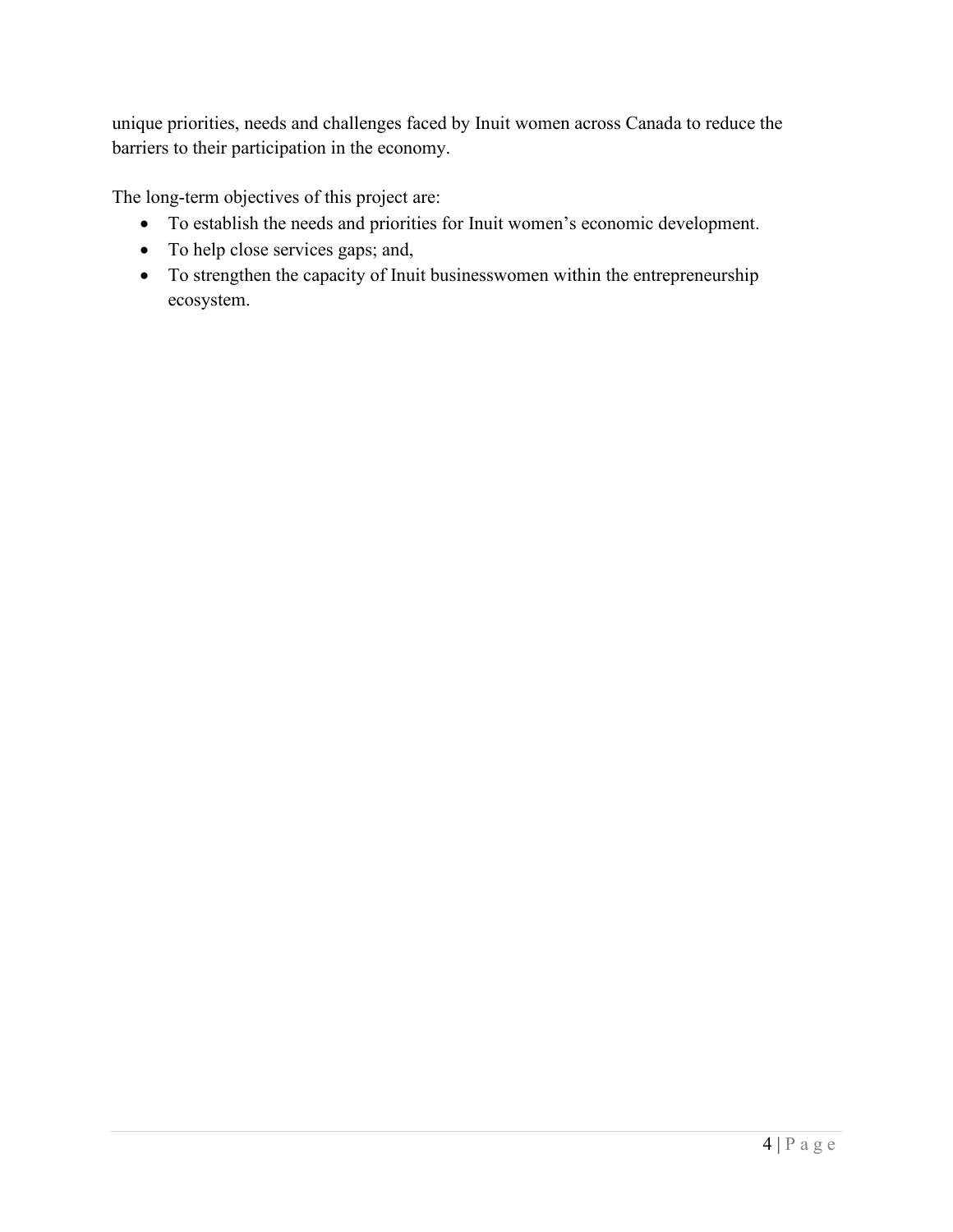#### <span id="page-5-2"></span><span id="page-5-0"></span>**Scope**

This is an open call to individuals, firms, or organizations for two-phased project: to conduct a gender-based analysis plus (GBA+) research of the accessibility current procurement process (governmental/private) in relation to Inuit women; and to develop a virtual forum through which the procurement training can be delivered. Using Pauktuutit Inuit Women of Canada's (PIWC) *Gender-Based Analysis of Inuit Women-Owned Businesses* report as a guiding resource, the successful candidate will undertake the following tasks:

#### **Part I: Identification of gaps**

The first phase of the project will consist of identifying challenges and barriers encountered by Inuit women when bidding for procurement contracts. A mixed methodology of surveys and interviews (in-person travel pending COVID-19 pandemic protocols) will be utilized to assess the following questions:

- How accessible are procurement opportunities for Inuit women in terms of language, technicality, eligibility?
- What challenges and barriers are encountered by Inuit women who bid/attempt to apply for procurement contracts across Canada?
- What are the recommended solutions to better increase the accessibility of lucrative procurement bids for Inuit women?

Groups to be interviewed include Inuit businesswomen, community/regional Economic Development Officers (EDOs), and procurement contractors across all relevant sectors.

A final report summarizing the results will be developed to inform Phase II of the project.

#### **Phase II: Development of training module**

Based on the results of the Phase I report, a training module will be developed to provide an overarching step-by-step training module on how to create/submit a successful bid. The module will include essential information provided by procurement contractors in relation to successful applications. Pending COVID-19 pandemic restrictions and protocols, the training will be provided in- communities and city centers across Canada.

The training will also be available virtually through an online forum that will include all components of the project.

It is important for applicants to clearly demonstrate an understanding of Inuit culture, values, and in and the socio-economic realities in Inuit Nunangat. Applicants must also have experience working with Inuit communities, actors, governments, and organizations, possess effective communication skills and method and have the proven expertise to produce culturally relevant work.

#### **Specifications**

<span id="page-5-1"></span>• Identification of gaps experienced by Inuit women in procurement processes through interviews/surveys, which will be sorted, analyzed, and compiled into a final report.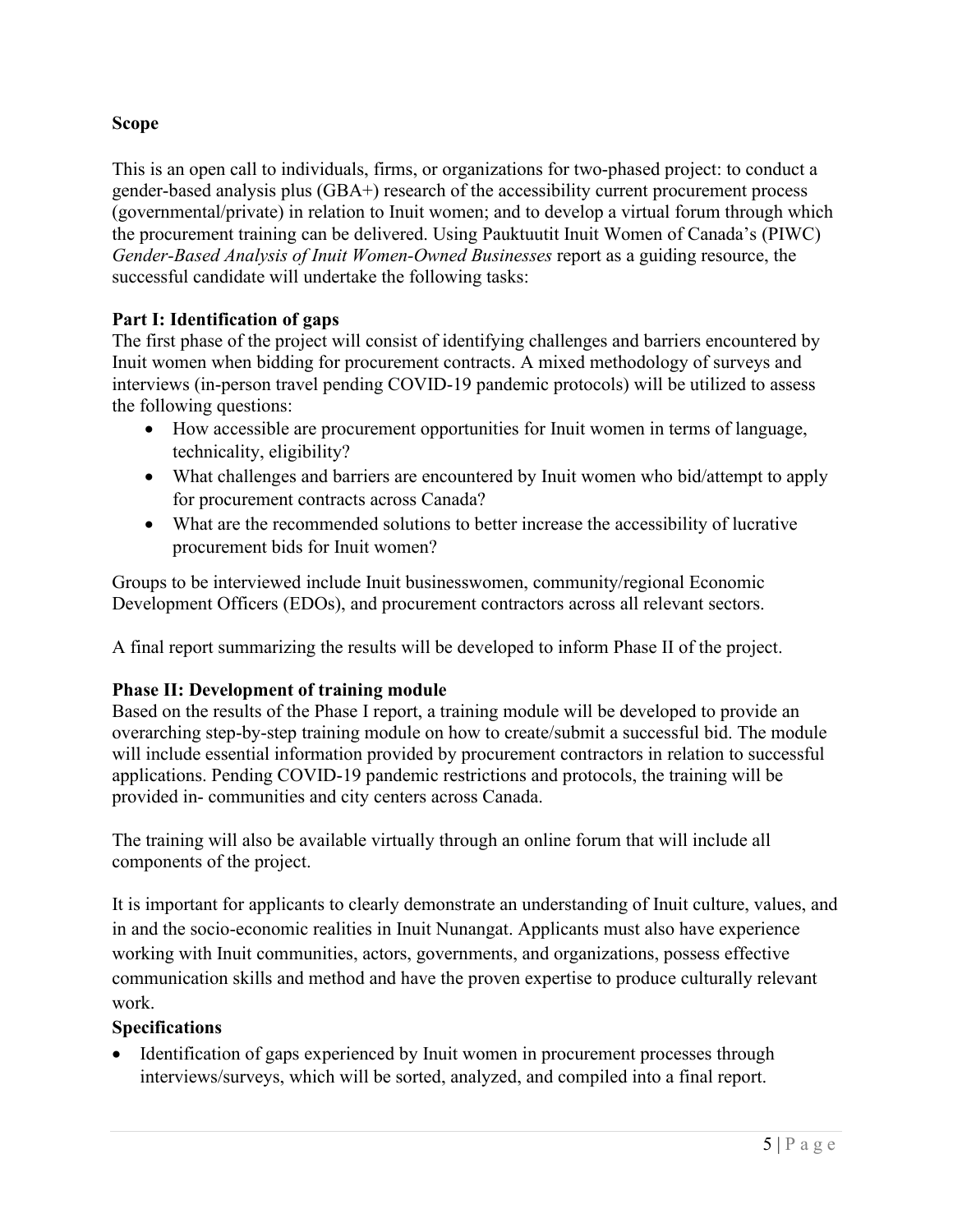- <span id="page-6-2"></span>• Development of a procurement training module based on findings from Phase I.
- Virtual forum through which the procurement training can be delivered as the second portion of this RFP project, which would also need to be managed/updated accordingly.
- Development and implementation of a communications plan to promote the training module.

In addition, the successful applicants will be required to:

- take part in project meetings and teleconferences as requested by PIWC and partner contractors.
- provide progress updates as required; and,
- submit all final project documents upon completion.

#### **Timeline**

<span id="page-6-0"></span>The duration of the contract will be from:

- Bids accepted until, May 6, 2022.
- Contract begins, May 13, 2022.
- Delivery of resources, September 30, 2022.
- Contract ends; September 30, 2022.

#### **Pauktuutit's Roles and Responsibilities**

The primary contact at Pauktuutit for this project is Lema Ijtemaye, Manager of Social and Economic Development (lijtemaye@pauktuutit.ca).

PIWC commits to provide the information and materials necessary to complete the work and will respond to requests for information in a timely fashion.

<span id="page-6-1"></span>PIWC will provide a decision within three business days.

#### **Confidentiality, Privacy and Copyright**

The successful applicant shall not disclose to any party any confidential information gained or resulting from activities undertaken under this project, nor shall the applicant disclose any information concerning Pauktuutit or their affairs where such information is obtained through this Project.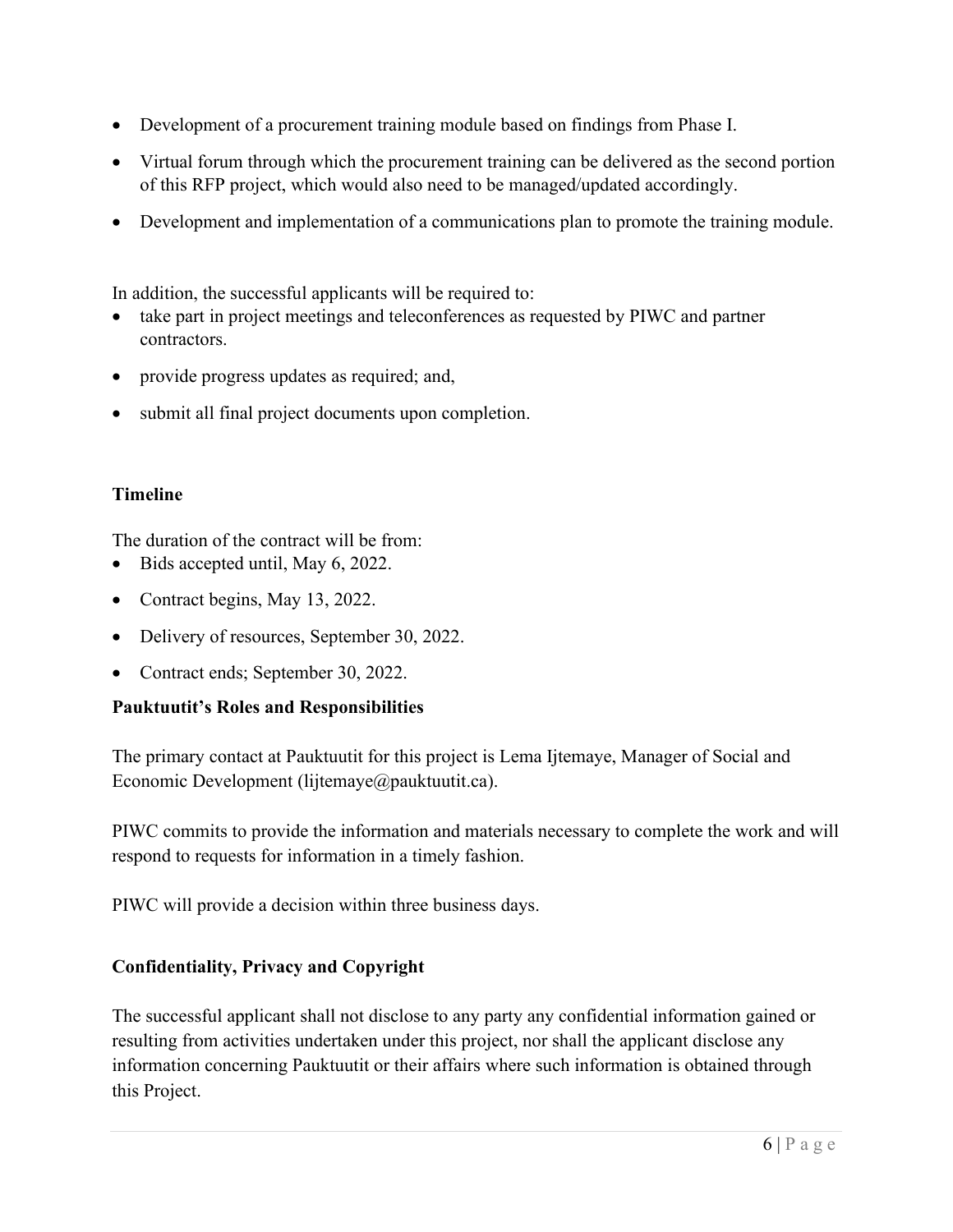<span id="page-7-3"></span>Pauktuutit and the successful applicant will agree to publicly and mutually acknowledge and accord appropriate credit for each other's contribution in this project, including any products developed and disseminated as a result. Both parties will come to an agreement on how credit is attributed, depending on the nature and degree of each organization's contribution.

It is understood that Pauktuutit retains ownership of any and all materials and intellectual property created, designed, or produced as a result of activities undertaken by the successful applicant when awarded this project.

<span id="page-7-0"></span>It is understood that the successful applicant will generate original work for this project.

#### **Proposal Instructions**

- Applicants must submit their company name, and confirm their incorporation, references, and/or portfolio;
- Submit by email to lijtemaye $@$ pauktuutit.ca
- Word format or PDF;
- Estimates/budgets must remain firm March 15, 2023.
- No payment will be made for costs incurred in the preparation and submission of a proposal in response to this RFP;
- No costs incurred before receipt of a signed contract can be charged to the proposed contract;
- Travel that may be required will be separate from this scope of work budget and will be paid for by Pauktuutit; and,
- Pauktuutit reserves the right not to award a contract as a result of this RFP.

#### <span id="page-7-1"></span>**Budget**

The proposal must:

- Include a detailed budget not to exceed \$250,000 including HST and that demonstrates that the objectives and deliverables for the project can be met;
- Indicate the billing rate;
- List any other expenses that might be applicable; and
- <span id="page-7-2"></span>• Total bid MUST include 13% HST tax.

#### **Rights of the Organization**

Pauktuutit reserves the right to:

- Enter into negotiations with one or more bidders on any or all aspects of this proposal.
- Accept any proposal in whole or in part.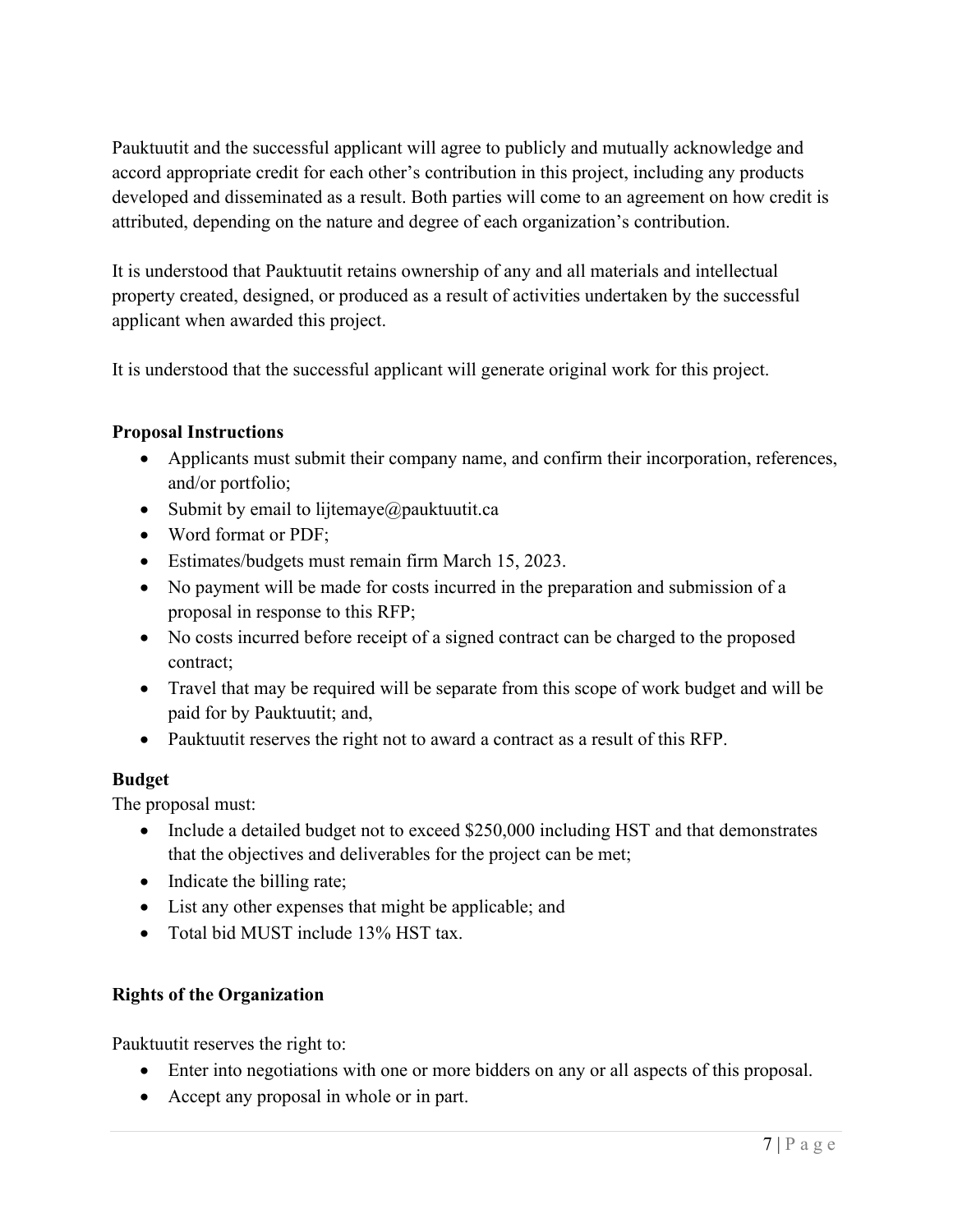- <span id="page-8-1"></span>• Cancel and/or re-issue this requirement at any time.
- Award one or more contracts.
- <span id="page-8-0"></span>• Verify any or all information provided by the bidder with respect to this requirement.

#### **Contact Information**

Please direct the application to:

Lema Ijtemaye, Manager of Social and Economic Development Pauktuutit Inuit Women of Canada 520 – 1 Nicholas St. Ottawa, ON K1N 7B7 lijtemaye@pauktuutit.ca 613-238-3977 ext. 245